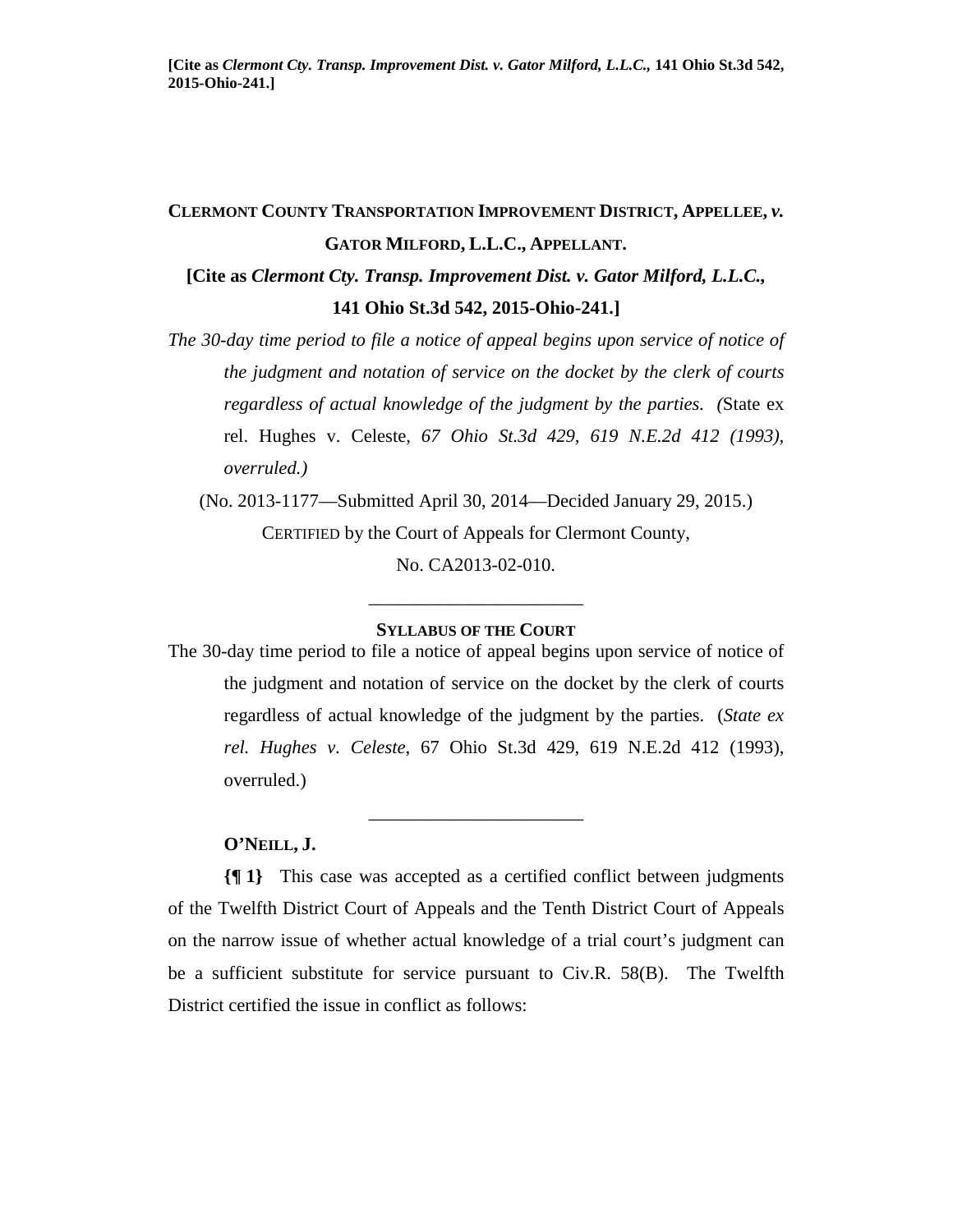Whether actual knowledge and receipt of a judgment entry that is a final appealable order begins the 30-day time period during which to file an appeal, or does the 30-day period only begin following service and notation of service on the docket by the clerk of courts?

## 136 Ohio St.3d 1490, 2013-Ohio-4140, 994 N.E.2d 461.

**{¶ 2}** We agree with the decision reached by the Tenth District in *Whitehall ex rel. Fennessy v. Bambi Motel, Inc*., 131 Ohio App.3d 734, 723 N.E.2d 633 (10th Dist.1998). Actual knowledge of a judgment is not a sufficient substitute for service of notice of the judgment by the clerk of court's office. There is sound reasoning to support this conclusion. Civ.R. 58(B) requires that service be made by the clerk of courts; there is no stated exception. If we open the door to an exception when the parties have actual knowledge of the judgment, we would be forcing the appellate courts into the murky area of deciding whether actual knowledge has been established. Appellate courts are not fact-finders, yet they would be forced into that role should the Twelfth District's decision be upheld in this case. This would create an unworkable situation.

**{¶ 3}** There is no exception to the requirement that when a trial court issues a judgment, it must also issue a directive to the clerk of courts to serve all interested parties and attorneys with that judgment. Pursuant to Civ.R. 58(B), the clerk must then indicate on the docket the names and addresses of the parties it is serving the judgment upon, the method of service, and the costs associated with the service. When these steps are followed, there is no question whether service was perfected according to rule.

#### **Facts and Procedural History**

**{¶ 4}** This is an appropriation action instituted by appellee, Clermont County Transportation Improvement District. Following a jury trial, appellant,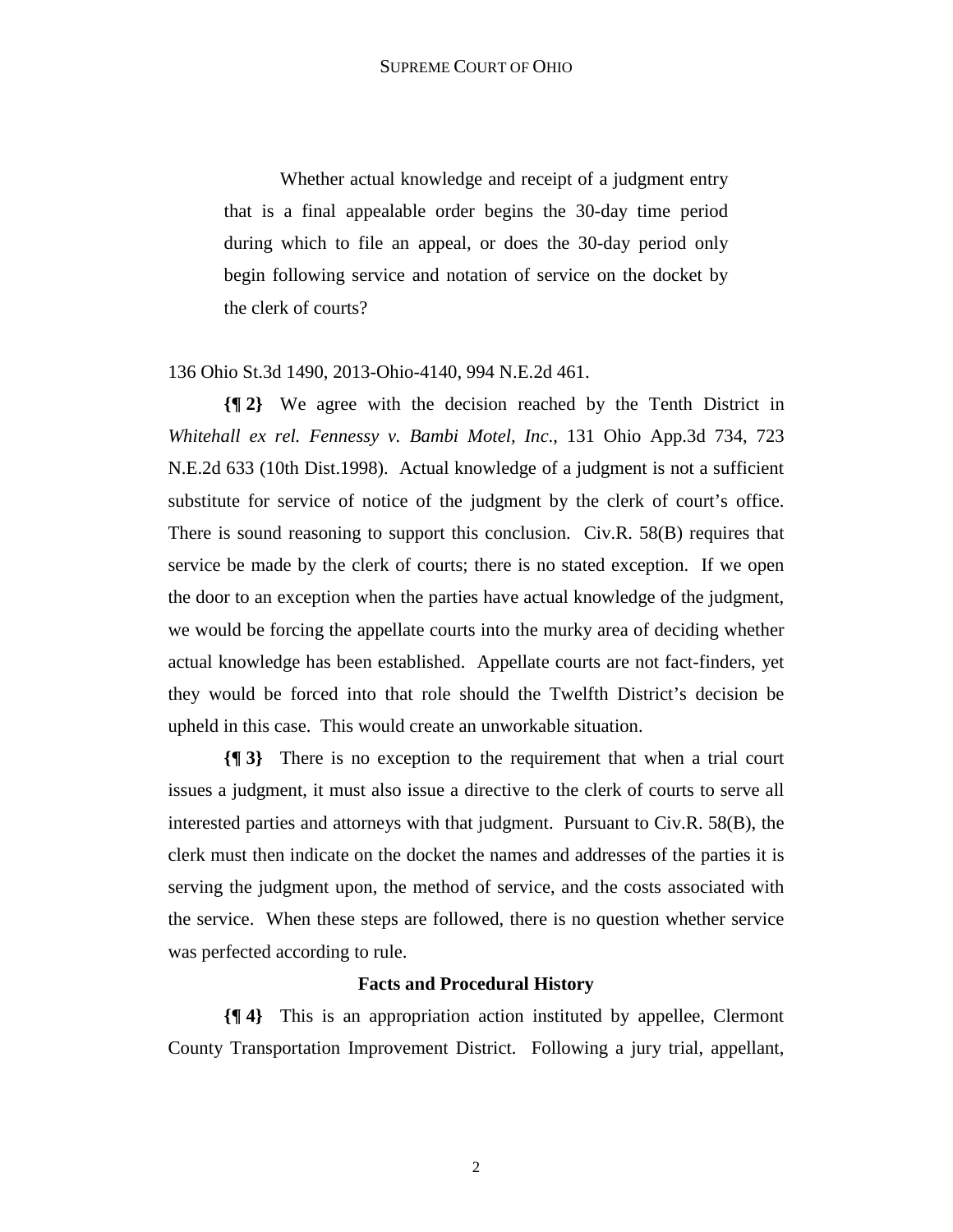Gator Milford, L.L.C., was awarded \$366,384 in a judgment dated October 4, 2012. Twelve days later, appellant filed a motion for attorney fees. On November 27, 2012, the trial court entered its judgment denying attorney fees. Within that judgment, there was no instruction to the clerk of courts to serve the entry in accordance with Civ.R. 58(B). Instead, at the end of the entry was a statement from the trial court's bailiff indicating that "copies of the within Decision/Entry were sent via Facsimile/E-Mail/Regular U.S. Mail this 27th Day of November 2012 to all counsel of record and unrepresented parties." Since there was no instruction to the clerk of courts to serve the entry, the clerk neither served the entry nor noted service on the appearance docket. However, the clerk noted that in accordance with the bailiff's phrasing, a copy of the entry had been "distributed to all parties and/or counsel of record." Appellant admits receiving the trial court's opinion. However, based on their understanding of the civil rules, appellant's counsel sent a letter to the trial court judge asking the court to make the judgment final and appealable. At a hearing in January 2013, the trial court admitted on the record that it had failed to instruct the clerk of courts to serve the November 27, 2012 entry in accordance with Civ.R. 58(B). The trial court judge stated, "[Y]ou were served as a practical matter by my office, but you were not served by the clerk [of courts], which is what's required."

**{¶ 5}** On January 30, 2013, the trial court expressly ordered the clerk of courts to serve the November 27, 2012 judgment entry. The clerk of courts complied with the trial court's order on that date. On February 4, 2013, appellant filed a notice of appeal from the November 27, 2012 judgment. Appellee filed a motion to dismiss the appeal on March 7, 2013, claiming that it was untimely because it had not been filed within 30 days of the date of judgment. The Twelfth District Court of Appeals granted appellee's motion and dismissed the appeal on May 15, 2013. Appellant then filed a motion to certify a conflict, which was granted by the appellate court.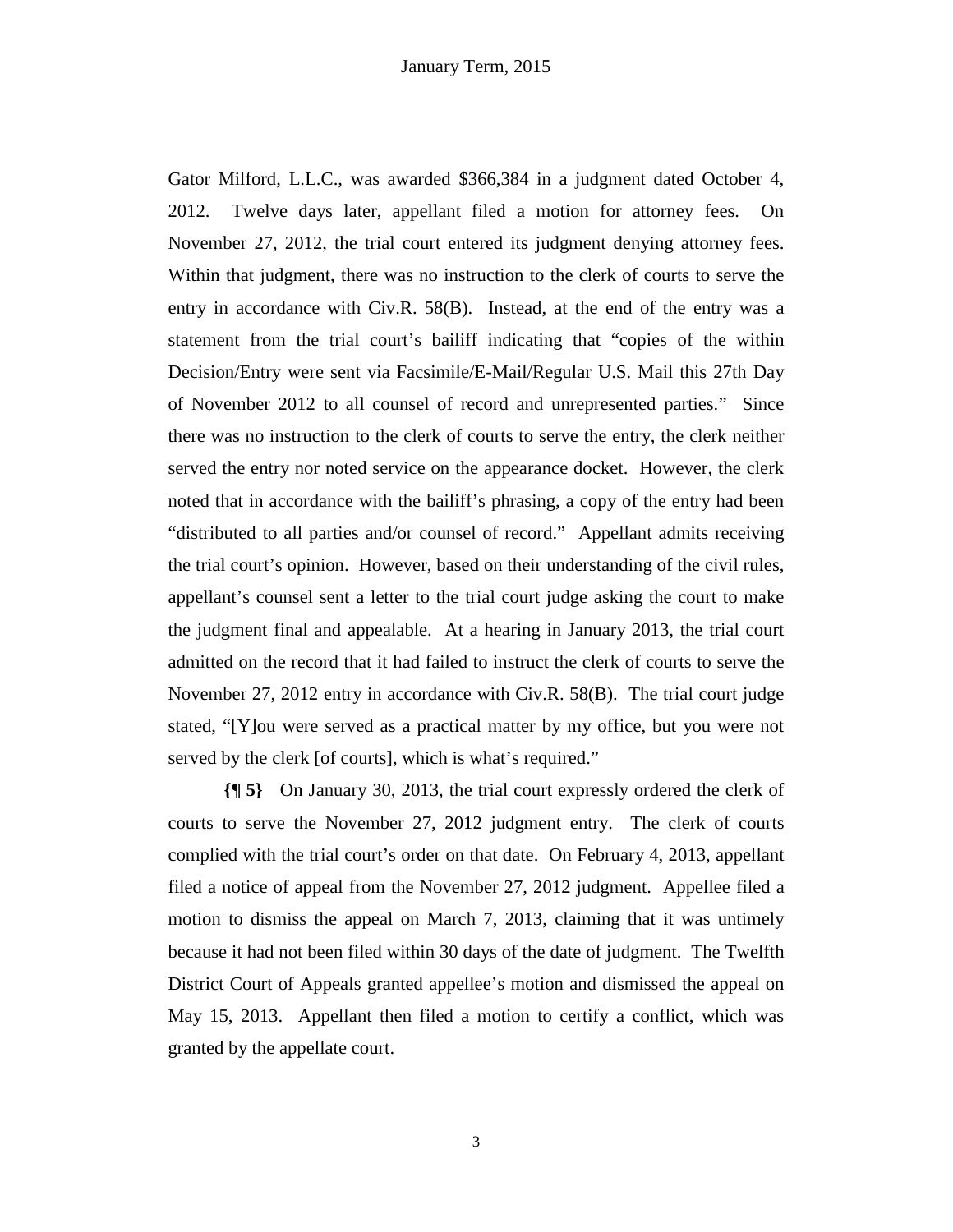#### **Analysis**

**{¶ 6}** The question at the center of this certified conflict is whether there is an "actual knowledge" exception to the service requirement of Civ.R. 58(B). We answer this question in the negative. Our analysis begins with App.R.  $4(A)(1)$ , which provides that an appeal must be filed within 30 days of a final order. However, pursuant to App.R.  $4(A)(3)$ , "[i]n a civil case, if the clerk has not completed service of the order within the three-day period prescribed in Civ.R. 58(B), the 30-day periods referenced in App.R.  $4(A)(1)$  and  $4(A)(2)$  begin to run on the date when the clerk actually completes service." Hence, it is clear that service by the clerk is the triggering event that starts the 30-day appeal period. In this case, the Twelfth District added an unwritten exception to these rules: that actual knowledge can be a substitute for service by the clerk of courts. There is no basis for this and doing so would open a Pandora's Box of problems. There is no authority that permits service to be performed by a bailiff, administrative assistant, law clerk, or any other member of the trial court judge's staff.

**{¶ 7}** First, there is no reason to create a new exception to the civil or appellate rules. Jurisdiction in the court of appeals is based upon a timely filing of a notice of appeal. Timeliness is defined as 30 days from the date of the final order or from the date that the clerk completes service if service is not completed within three days of entering the judgment on the journal. App.R.  $4(A)(1)$ . By maintaining a strict 30-day deadline, there is no doubt as to when the notice of appeal is due. The attorneys, the parties, and most importantly the court of appeals know whether the appeal has been filed timely. There is no guessing. The appellate court is not transformed into a fact-finder in an attempt to determine whether the parties or the attorneys had actual knowledge of the judgment entry. Yet if we accept the premise that actual knowledge is a permissible alternative to service by the clerk of courts, that is the precise position we would be putting all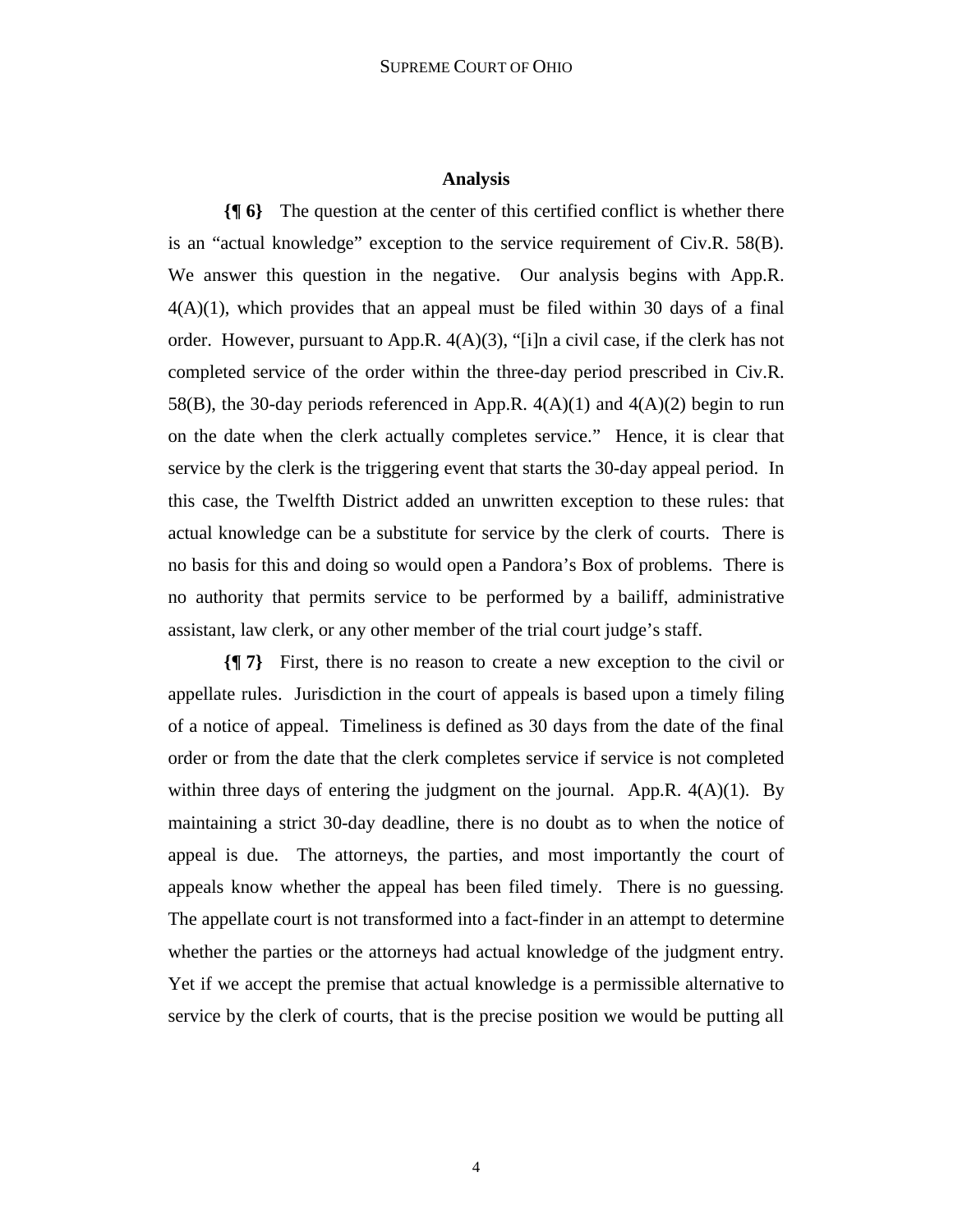Ohio appellate courts in. That would be an untenable situation. The requirement of service by the clerk of courts brings certainty to the appellate process.

**{¶ 8}** In *Whitehall*, 131 Ohio App.3d 734, 723 N.E.2d 633, the opinion that is in direct conflict with the Twelfth District's decision in this case, the court noted that the parties might have received a copy of the judgment but held that receipt of that copy was insufficient to begin the running of the 30-day clock. The court held instead that the time to appeal did not begin to run until the clerk of courts had made a notation of service on the appearance docket. The court concluded that since the trial court never directed the clerk to give the required notice or make the necessary notation in the appearance docket, the time for appeal never began to run. *Id.* at 741. This holding is consistent with those from other districts. *State ex rel. DelMonte v. Woodmere,* 8th Dist. Cuyahoga No. 83293, 2004-Ohio-2340, ¶ 3 ("Once the clerk has served the parties notice of the entry and made the *appropriate notation in the appearance docket*, notice is deemed served, and the time for filing the notice of appeal begins to run" [emphasis sic]); *JP Morgan Chase Bank N.A. v. Brown,* 2d Dist. Montgomery Nos. 21853 and 22359, 2008-Ohio-200, ¶ 84, quoting *In re A.A.*, 8th Dist. Cuyahoga No. 85002, 2005-Ohio-2618, ¶ 13 (" 'It is the service of notice, and adequate proof thereof, and not actual notice that is required by Civ.R. 58(B)' "); *Beltz v. Beltz*, 5th Dist. Stark Nos. 2005CA00193 and 2005CA09194, 2006-Ohio-1144, ¶ 74-76; *In re Elliott*, 4th Dist. Washington Nos. 03CA65 and 03CA66, 2004-Ohio-2770 ¶ 13.

**{¶ 9}** Appellee contends that the outcome of this case is governed by this court's decision in *State ex rel. Hughes v. Celeste*, 67 Ohio St.3d 429, 619 N.E.2d 412 (1993). In that case, Governor Richard Celeste had actual knowledge of a trial court's issuance of a peremptory writ in an original action because the relator's attorney had hand-delivered a copy of the judgment to the Ohio attorney general. The writ was not entered upon the journals of the trial court. The trial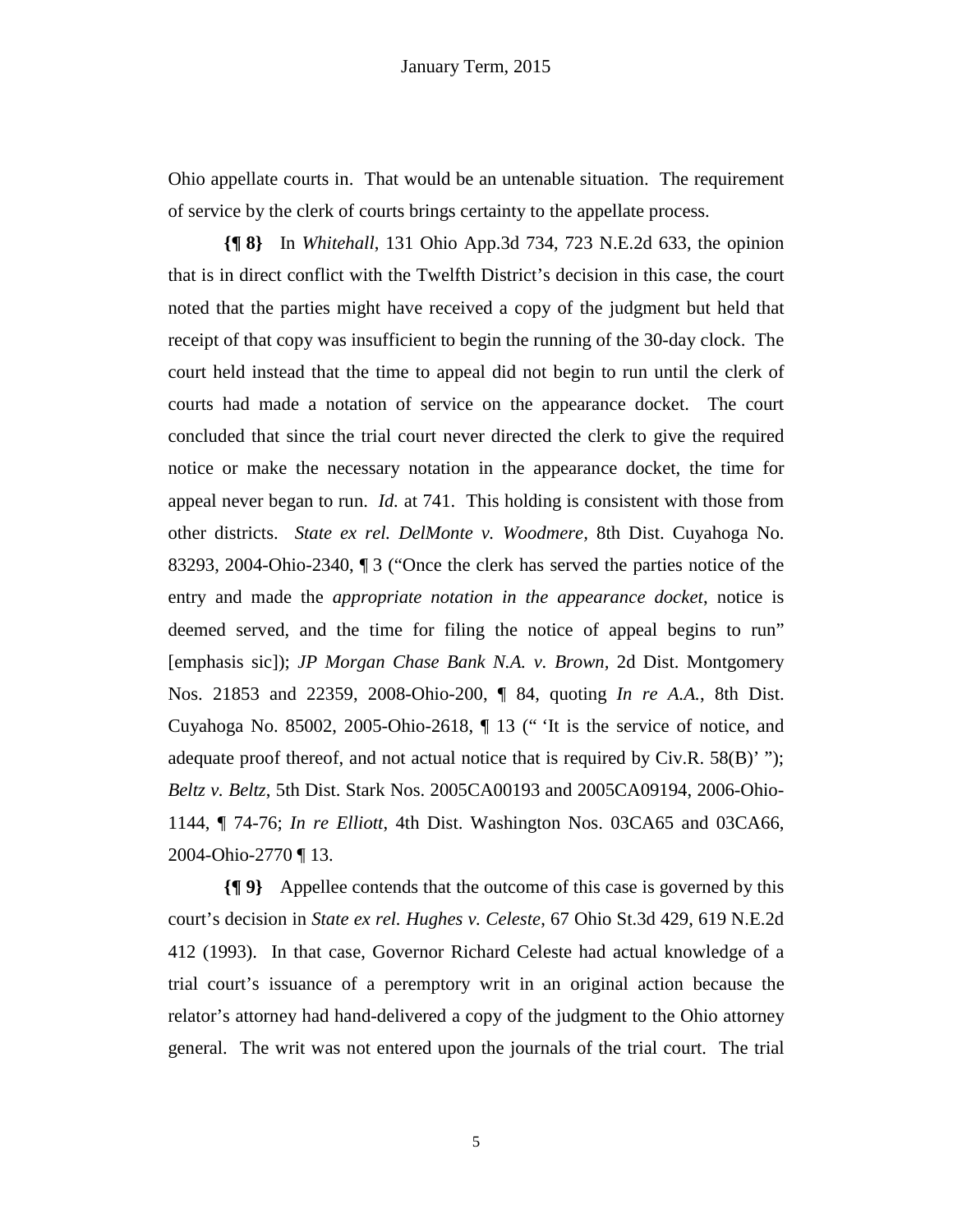court later converted the peremptory writ to an alternative writ based on a clerical error and then reconverted the writ to a peremptory writ. When the governor attempted to appeal the order reconverting the writ to a peremptory writ, the relator argued that the governor was precluded from appealing because he had failed to appeal the original order. The appellate court held that the 30-day appeal period began to run when the attorney delivered the original order to the attorney general. This court affirmed that decision. It is time to overrule that decision.

**{¶ 10}** We acknowledge that "[s]tare decisis is the bedrock of the American judicial system." *Westfield Ins. Co. v. Galatis,* 100 Ohio St.3d 216, 2003-Ohio-5849, 797 N.E.2d 1256, ¶ 1. In light of the fundamental importance of stare decisis to the rule of law, this court, in *Galatis*, adopted a three-prong standard by which to judge whether to abandon a previous decision. *Id.* at paragraph one of the syllabus. However, because we are concerned here with a procedural, as opposed to a substantive, rule, stare decisis plays a reduced role, and we need not apply the *Galatis* standard before overruling *Hughes*. *State v. Silverman,* 121 Ohio St.3d 581, 2009-Ohio-1576, 906 N.E.2d 427, ¶ 31-33.

**{¶ 11}** In *Hughes*, the majority relied in part on Civ.R. 5(B). In contrast to Civ.R. 58(B), which mandates that service be made by the clerk of courts upon the entry of a final judgment, Civ.R. 5(B) allows for service of notice by hand delivery, commercial carrier, facsimile, or e-mail, or by leaving the notice under certain conditions including "in a conspicuous place in the office" of the attorney. However, Civ.R. 5(B) applies only to "pleadings and other papers subsequent to the original complaint." Civ.R. 5(B) does not refer to service of final judgments. Civ.R. 5(B) is not relevant to the discussion of the time for filing an appeal. App.R.  $4(A)(1)$  provides a party 30 days from entry of a judgment to perfect an appeal, and Civ.R. 58(B) mandates that the clerk of court's office serve the order with an accompanying notation on the appearance docket. E-mails from the bailiff, faxes from the administrative assistant, phone messages from the law